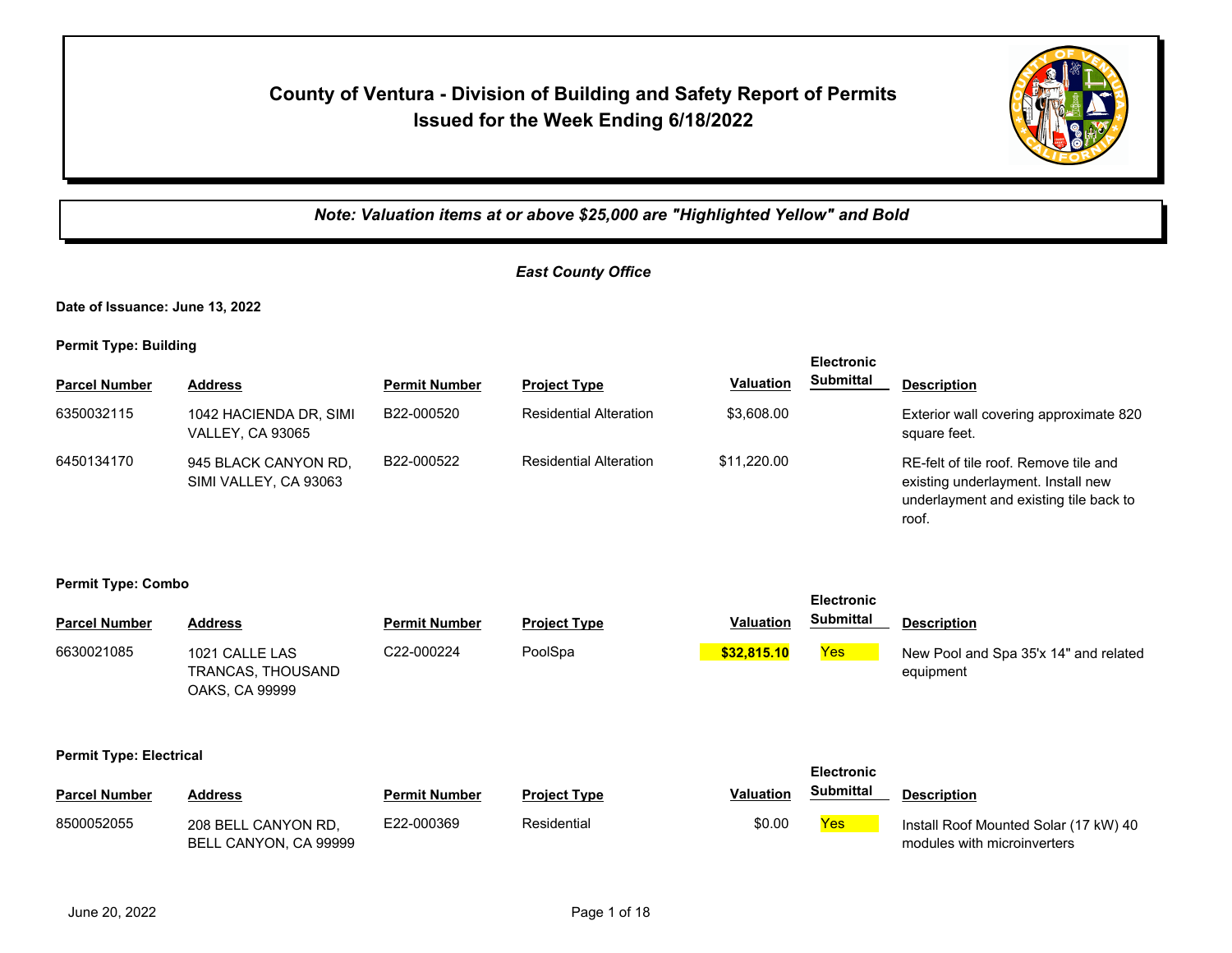#### *East County Office*

**Date of Issuance: June 13, 2022**

**Permit Type: Electrical**

|                      |                                    |                      |                     |           | <b>Electronic</b> |                                         |  |
|----------------------|------------------------------------|----------------------|---------------------|-----------|-------------------|-----------------------------------------|--|
| <b>Parcel Number</b> | <b>Address</b>                     | <b>Permit Number</b> | <b>Project Type</b> | Valuation | <b>Submittal</b>  | <b>Description</b>                      |  |
| 6490132250           | 23501 KNAPP ST, SIMI<br>VALLEY, CA | E22-000528           | Residential         | \$0.00    |                   | Install new 200 amp main service panel. |  |

#### **Date of Issuance: June 14, 2022**

|                      |                                                 |                      |                        |                  | <b>Electronic</b> |                             |
|----------------------|-------------------------------------------------|----------------------|------------------------|------------------|-------------------|-----------------------------|
| <b>Parcel Number</b> | <b>Address</b>                                  | <b>Permit Number</b> | <b>Project Type</b>    | <b>Valuation</b> | Submittal         | <b>Description</b>          |
| 6460013030           | 6250 SYLVAN DR, SIMI<br><b>VALLEY, CA 93063</b> | B22-000526           | Residential Alteration | \$3.060.00       |                   | Full tear off and reshingle |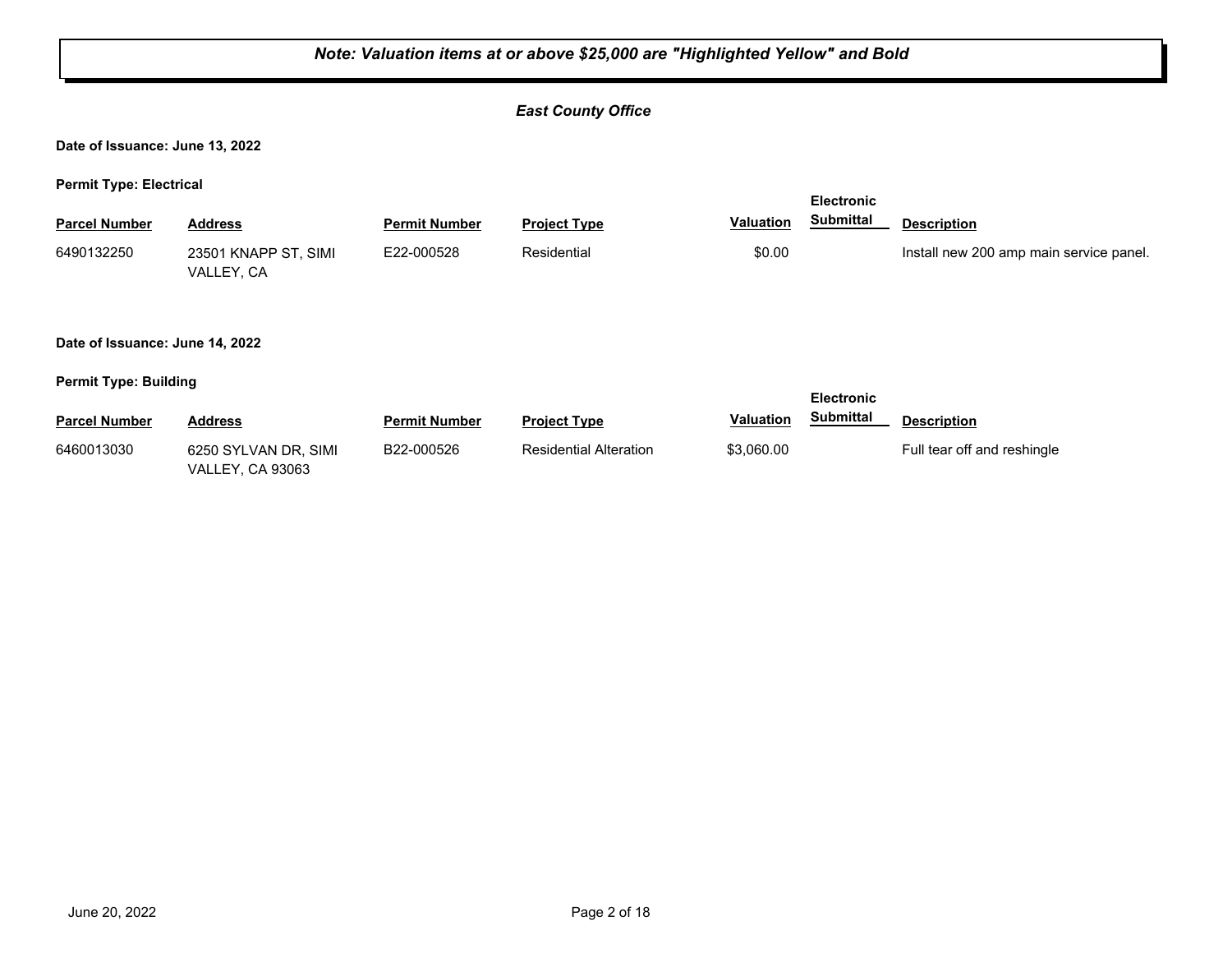#### *East County Office*

**Date of Issuance: June 14, 2022**

**Permit Type: Combo**

| <b>Parcel Number</b> | <b>Address</b>                                                                                       | <b>Permit Number</b> | <b>Project Type</b> | <b>Valuation</b> | <b>Electronic</b><br><b>Submittal</b> | <b>Description</b>                                                                                                                                                                                                     |
|----------------------|------------------------------------------------------------------------------------------------------|----------------------|---------------------|------------------|---------------------------------------|------------------------------------------------------------------------------------------------------------------------------------------------------------------------------------------------------------------------|
| 6730420365           | 1201 POTRERO RD,<br><b>WESTLAKE VILLAGE, CA</b><br>91361                                             | C21-001211           | Agricultural        | \$254,990.68     | <b>Yes</b>                            | New AG Barn, 2 Stories, No Plumbing or<br>Mechanical, Electrical system fee (2282)<br>SF)                                                                                                                              |
| 8500160125           | 74 COOLWATER RD,<br>WEST HILLS, CA 91307                                                             | C21-001446           | <b>NSFR</b>         | \$1,299,966.00   | <b>Yes</b>                            | NSFD 7570 SF, Garage 928 SF, 470 SF<br>Deck, 2 Fireplaces. Includes M/E/Ps<br>system fees<br><b>ADU 1200 SF</b>                                                                                                        |
| 6950255015           | 2500 STAFFORD RD,<br>WESTLAKE, CA 99999<br>2500 STAFFORD RD,<br><b>WESTLAKE VILLAGE, CA</b><br>91361 | C22-000322           | Residential         | \$79,020.00      | Yes                                   | Addition for a 2 story residential elevator<br>and its equipment closet. Extension of<br>existing dining room on first floor and<br>existing game room on second floor.                                                |
| 6950330175           | 2431 SWANFIELD CT,<br>VENTURA COUNTY, CA<br>99999                                                    | C22-000558           | Residential         | \$23,402.90      | <b>Yes</b>                            | Remodel (1964 SF) Living areas, Kitchen<br>(120 SF), Bathroom (218 SF) and move<br>laundry unit to garage. Removal of non<br>bearing walls (13 LF). Remove all drywall<br>and replace (8972 SF)<br>Inspector to verify |
| 6950330305           | 2438 WALDEMAR ST.<br>VENTURA COUNTY, CA<br>2438 WALDEMAR ST,<br><b>WESTLAKE VILLAGE, CA</b><br>91361 | C22-000643           | Residential         | \$9,985.50       |                                       | Kitchen remodel 315 SF includes 2 sinks.<br>1 gas line, duct work 315 SF, 315<br>electrical system fee, appliance vent,                                                                                                |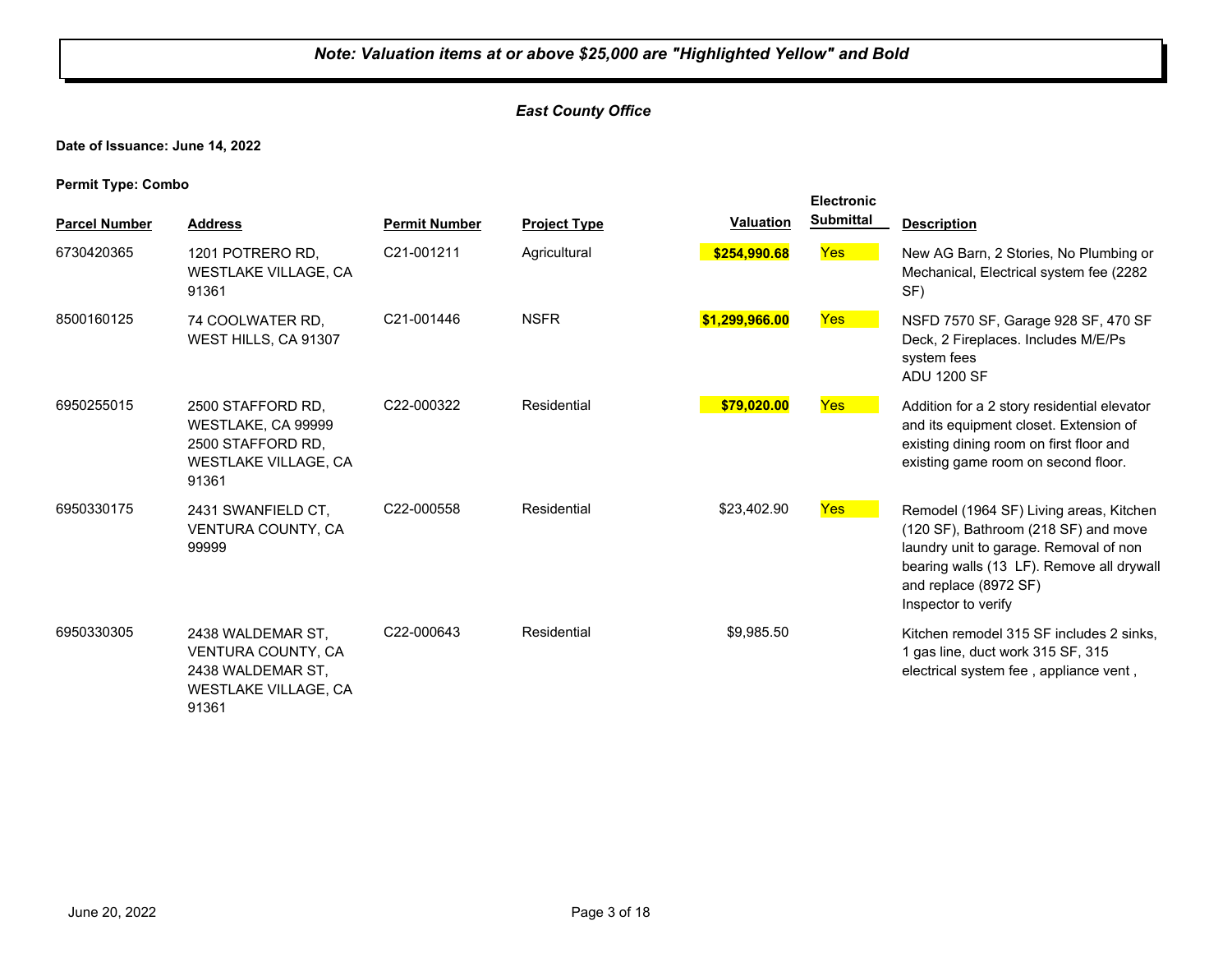#### *East County Office*

**Date of Issuance: June 14, 2022**

**Permit Type: Electrical**

| --                   |                                           |                      |                     |                  | <b>Electronic</b> |                                                               |
|----------------------|-------------------------------------------|----------------------|---------------------|------------------|-------------------|---------------------------------------------------------------|
| <b>Parcel Number</b> | <b>Address</b>                            | <b>Permit Number</b> | <b>Project Type</b> | <b>Valuation</b> | <b>Submittal</b>  | <b>Description</b>                                            |
| 6850321265           | 5097 CHURCHWOOD DR.<br>OAK PARK, CA 91377 | E22-000537           | Residential         | \$0.00           |                   | Install 30 recessed lights and 3 ceiling<br>fans.             |
| 6730030150           | 208 BROOK RD.<br>THOUSAND OAKS, CA        | E22-000539           | Residential         | \$0.00           | <b>Yes</b>        | Installation of roof mounted PV system,<br>3.52K and 8 panels |

#### **Permit Type: Mechanical**

| --                   |                                             |                      |                     |                  | <b>Electronic</b> |                                                                                                          |
|----------------------|---------------------------------------------|----------------------|---------------------|------------------|-------------------|----------------------------------------------------------------------------------------------------------|
| <b>Parcel Number</b> | Address                                     | <b>Permit Number</b> | <b>Project Type</b> | <b>Valuation</b> | <b>Submittal</b>  | <b>Description</b>                                                                                       |
| 6680311135           | 559 KITTY ST.<br>THOUSAND OAKS, CA<br>99999 | M22-000072           | Residential         | \$0.00           |                   | Install FAU and Condenser for new 589sq<br>ft addition. FAU in attic, condenser<br>located at side yard. |

**Date of Issuance: June 15, 2022**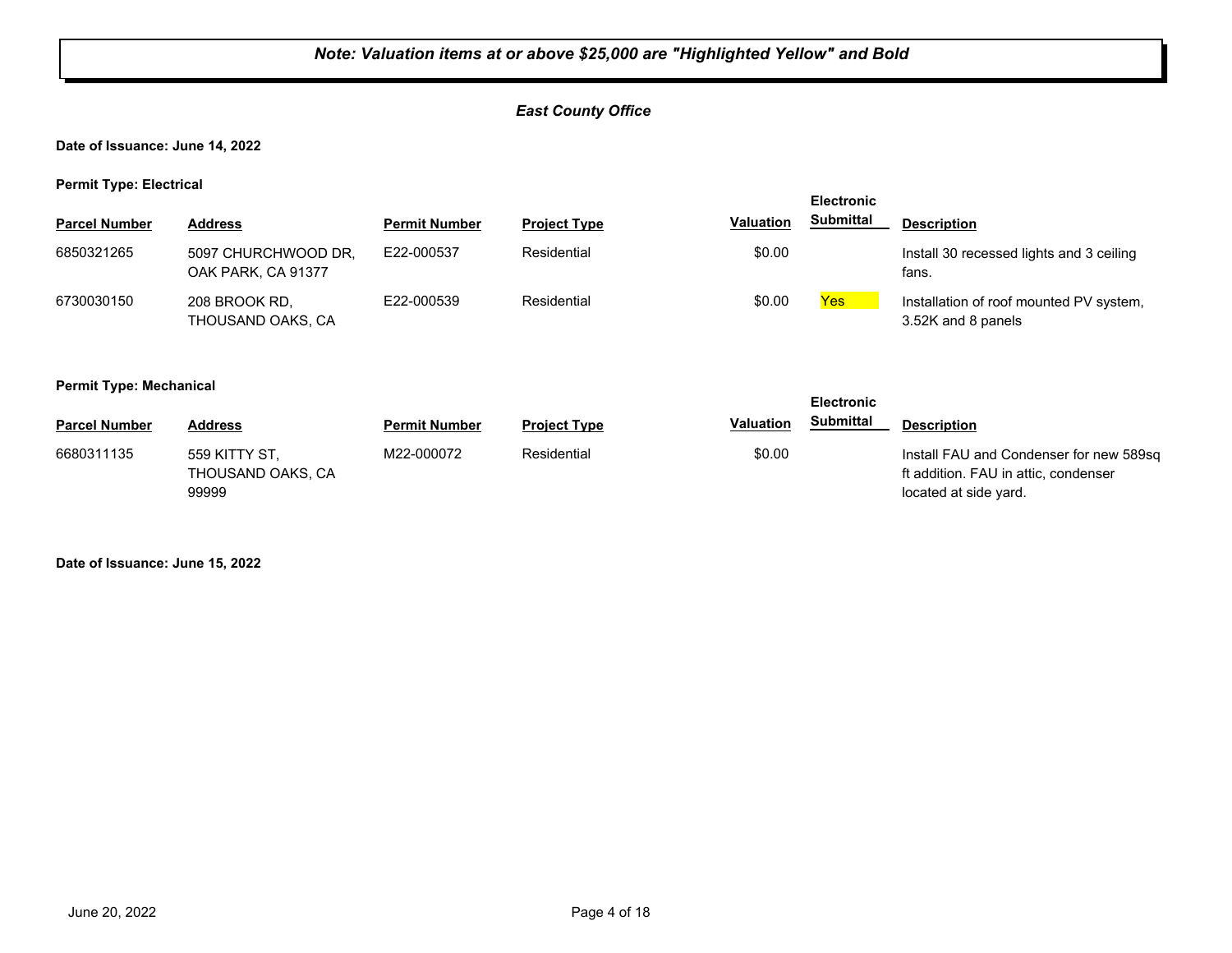#### *East County Office*

**Date of Issuance: June 15, 2022**

| <b>Parcel Number</b> | <b>Address</b>                                                                               | <b>Permit Number</b> | <b>Project Type</b>           | <b>Valuation</b> | <b>Electronic</b><br><b>Submittal</b> | <b>Description</b>                                                                                                                                    |
|----------------------|----------------------------------------------------------------------------------------------|----------------------|-------------------------------|------------------|---------------------------------------|-------------------------------------------------------------------------------------------------------------------------------------------------------|
| 8000260485           | 445 VISTA DORADO LN.<br>OAK PARK, CA 99999                                                   | B22-000505           | <b>Residential Alteration</b> | \$8,160.00       |                                       | Reroof house, 1600 SF, remove existing<br>tile, re-felt and re-apply tile                                                                             |
| 6110090175           | 3060 RESERVOIR DR.<br>SIMI VALLEY, CA 93065                                                  | B22-000533           | <b>Residential Alteration</b> | \$7,407.40       |                                       | Installation of 8 windows 151 SF and 2<br>sliding glass doors 137 SF                                                                                  |
| 8500032175           | 275 BELL CANYON RD.<br><b>BELL CANYON, CA</b><br>275 BELL CANYON RD.<br>WEST HILLS, CA 91307 | B22-000536           | <b>Residential Alteration</b> | \$6,290,00       |                                       | Reroof 2200 SF using comp shingle to be<br>placed under future solar panels and<br>concrete tile 500 SF surrounding areas of<br>roof around the solar |
| 8000170105           | 19 N MEADOWLARK LN.<br>OAK PARK, CA                                                          | B22-000537           | <b>Residential Alteration</b> | \$9,028.00       |                                       | Voluntary Seismic perimeter foundation<br>bolting and cripple wall bracing. Using<br>LADBS Plan 1, details 7 & 9.<br>Use Contractor Value \$9,028.00  |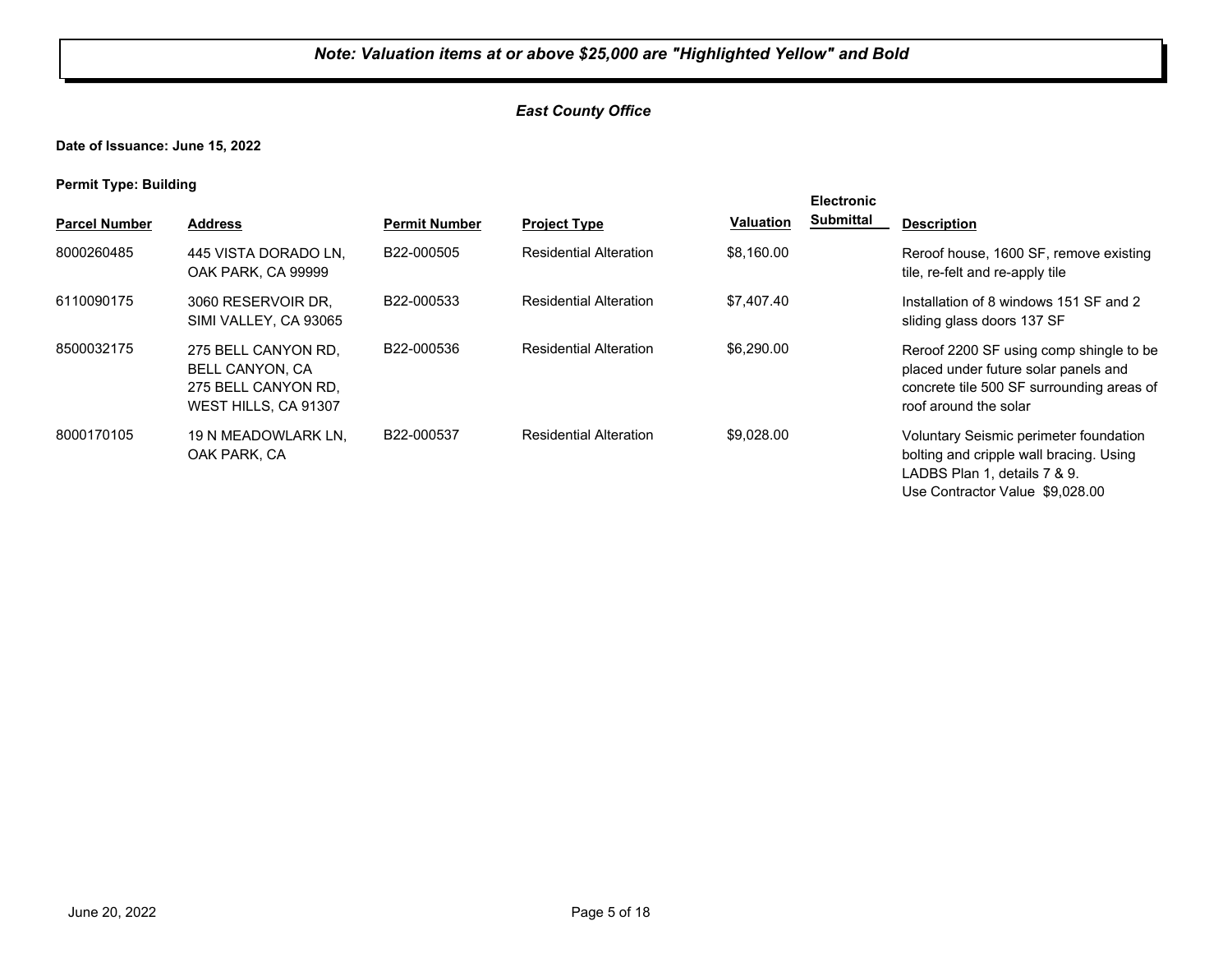#### *East County Office*

**Date of Issuance: June 15, 2022**

**Permit Type: Combo**

| . .<br><b>Parcel Number</b> | <b>Address</b>                                                                               | <b>Permit Number</b>    | <b>Project Type</b> | <b>Valuation</b> | <b>Electronic</b><br><b>Submittal</b> | <b>Description</b>                                                                                                                                                                                   |
|-----------------------------|----------------------------------------------------------------------------------------------|-------------------------|---------------------|------------------|---------------------------------------|------------------------------------------------------------------------------------------------------------------------------------------------------------------------------------------------------|
| 6850211195                  | 5520 WEMBLY AV, OAK<br>PARK, CA 99999                                                        | C22-000409              | Residential         | \$14,991.00      | Yes <sup>1</sup>                      | Office addition to SFR approx. 114 sq ft                                                                                                                                                             |
| 8000014175                  | 28 N OAKLEAF AV, OAK<br>PARK, CA 91377                                                       | C <sub>22</sub> -000646 | Residential         | \$0.00           |                                       | Change out AC/Coil in the same location.<br>5 ton. Condenser located at the left side<br>yard.                                                                                                       |
| 8010130135                  | 6724 SINGLETREE LN,<br>OAK PARK, CA 91377                                                    | C22-000649              | Residential         | \$1,902.00       |                                       | Bathroom remodel 60 SF includes 4<br>plumbing fixtures, 8 electrical<br>switch/light/outlets and 1 exhaust fan.                                                                                      |
| 8500032205                  | 263 BELL CANYON RD.<br><b>BELL CANYON, CA</b><br>263 BELL CANYON RD.<br>WEST HILLS, CA 91307 | C22-000650              | Residential         | \$12,829.80      |                                       | Kitchen remodel 144 Sf, 4 bathroom<br>remodel 250 SF total, 5/8th drywall 200<br>SF, 12 Plumbing fixtures, electrical<br>system fee 394, 320 Amp panel upgrade<br>, 4 exhaust fans, 1 appliance vent |

**Permit Type: Electrical**

|                      |                                               |                      |                     |           | <b>Electronic</b> |                                                             |
|----------------------|-----------------------------------------------|----------------------|---------------------|-----------|-------------------|-------------------------------------------------------------|
| <b>Parcel Number</b> | <b>Address</b>                                | <b>Permit Number</b> | <b>Project Type</b> | Valuation | Submittal         | <b>Description</b>                                          |
| 8010292075           | 976 DEERHILL RD, OAK<br><b>PARK, CA 91377</b> | E22-000542           | Residential         | \$0.00    |                   | 8.64 Kw roof mounted solar photovoltaic<br>system 24 panels |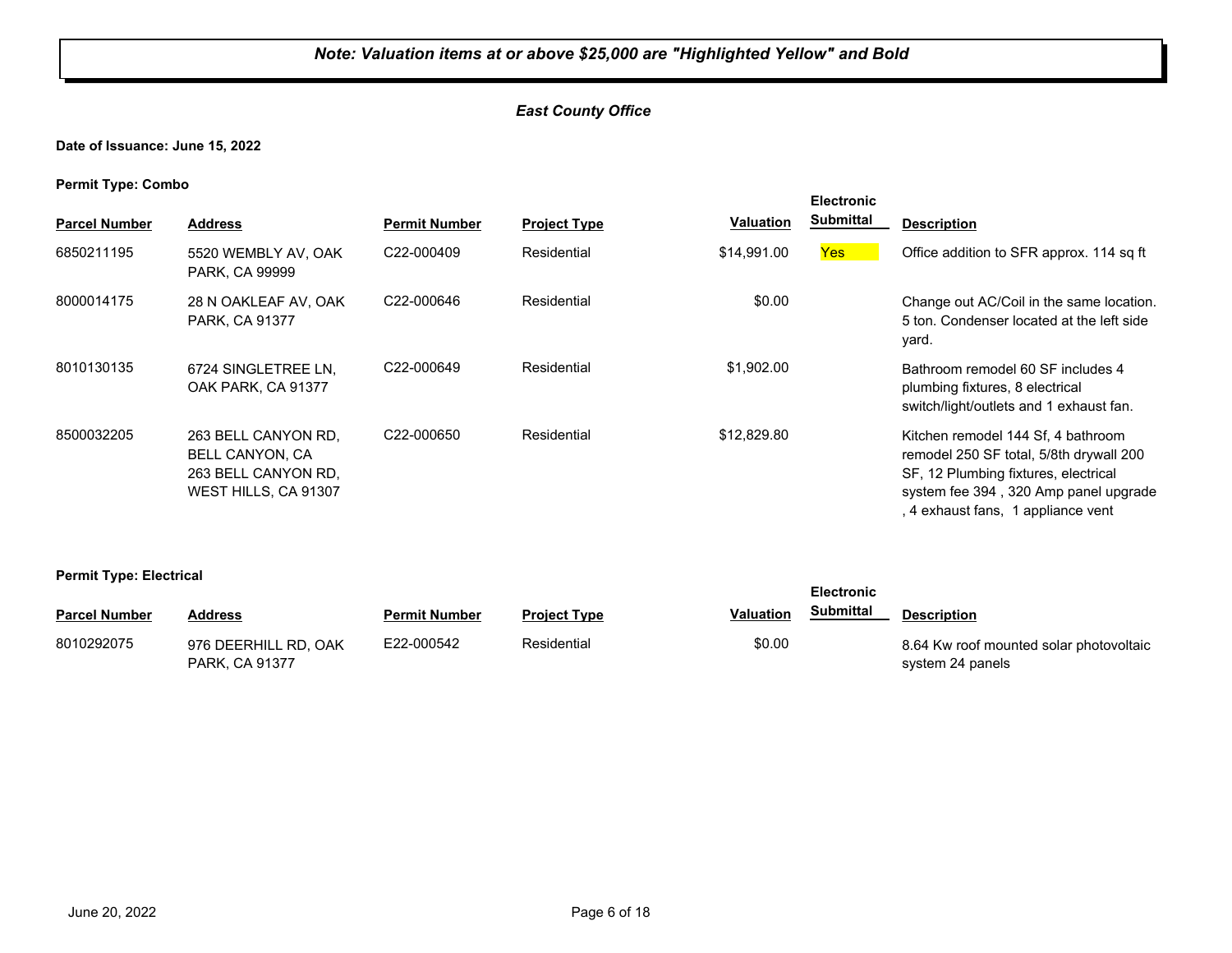#### *East County Office*

**Date of Issuance: June 15, 2022**

**Permit Type: Mechanical**

|                      |                                                                                             |                      |                     |                  | <b>Electronic</b> |                                                                                                    |
|----------------------|---------------------------------------------------------------------------------------------|----------------------|---------------------|------------------|-------------------|----------------------------------------------------------------------------------------------------|
| <b>Parcel Number</b> | <b>Address</b>                                                                              | <b>Permit Number</b> | <b>Project Type</b> | <b>Valuation</b> | <b>Submittal</b>  | <b>Description</b>                                                                                 |
| 6640120225           | 1777 YARNTON CT.<br>VENTURA COUNTY, CA<br>1777 YARNTON CT.<br>WESTLAKE VILLAGE, CA<br>91361 | M22-000134           | Residential         | \$0.00           |                   | furnace #1 100,000 BTU's change out in<br>attic and Furnace #2 80,000 BTU's<br>change out in attic |

#### **Permit Type: Plumbing**

|                      |                                                |                      |                     |                  | <b>Electronic</b> |                                                                                                                                                                                           |
|----------------------|------------------------------------------------|----------------------|---------------------|------------------|-------------------|-------------------------------------------------------------------------------------------------------------------------------------------------------------------------------------------|
| <b>Parcel Number</b> | <b>Address</b>                                 | <b>Permit Number</b> | <b>Project Type</b> | <b>Valuation</b> | <b>Submittal</b>  | <b>Description</b>                                                                                                                                                                        |
| 6470022050           | 6303 DEL ROBLES RD,<br>SIMI VALLEY, CA 93063   | P22-000143           | Residential         | \$0.00           |                   | water heater 50 gallon traditional<br>changeout in garage                                                                                                                                 |
| 6630102025           | 659 CALLE YUCCA,<br>THOUSAND OAKS, CA<br>91360 | P22-000145           | Residential         | \$0.00           |                   | Install new main water service from meter<br>to residence and replace water heater with<br>new tankless unit (Noritz EZTR75NG)<br>Water heater will be installed in the same<br>location. |

**Date of Issuance: June 16, 2022**

| . .                  |                                            |                      |                               |                  | <b>Electronic</b> |                                                                                              |
|----------------------|--------------------------------------------|----------------------|-------------------------------|------------------|-------------------|----------------------------------------------------------------------------------------------|
| <b>Parcel Number</b> | Address                                    | <b>Permit Number</b> | <b>Project Type</b>           | <b>Valuation</b> | <b>Submittal</b>  | <b>Description</b>                                                                           |
| 8010020115           | 1193 HEATHERVIEW DR,<br>OAK PARK, CA 91377 | B22-000541           | <b>Residential Alteration</b> | \$10,200.00      |                   | Remove tile and underlayment on entire<br>house. Install new underlayment and 20<br>squares. |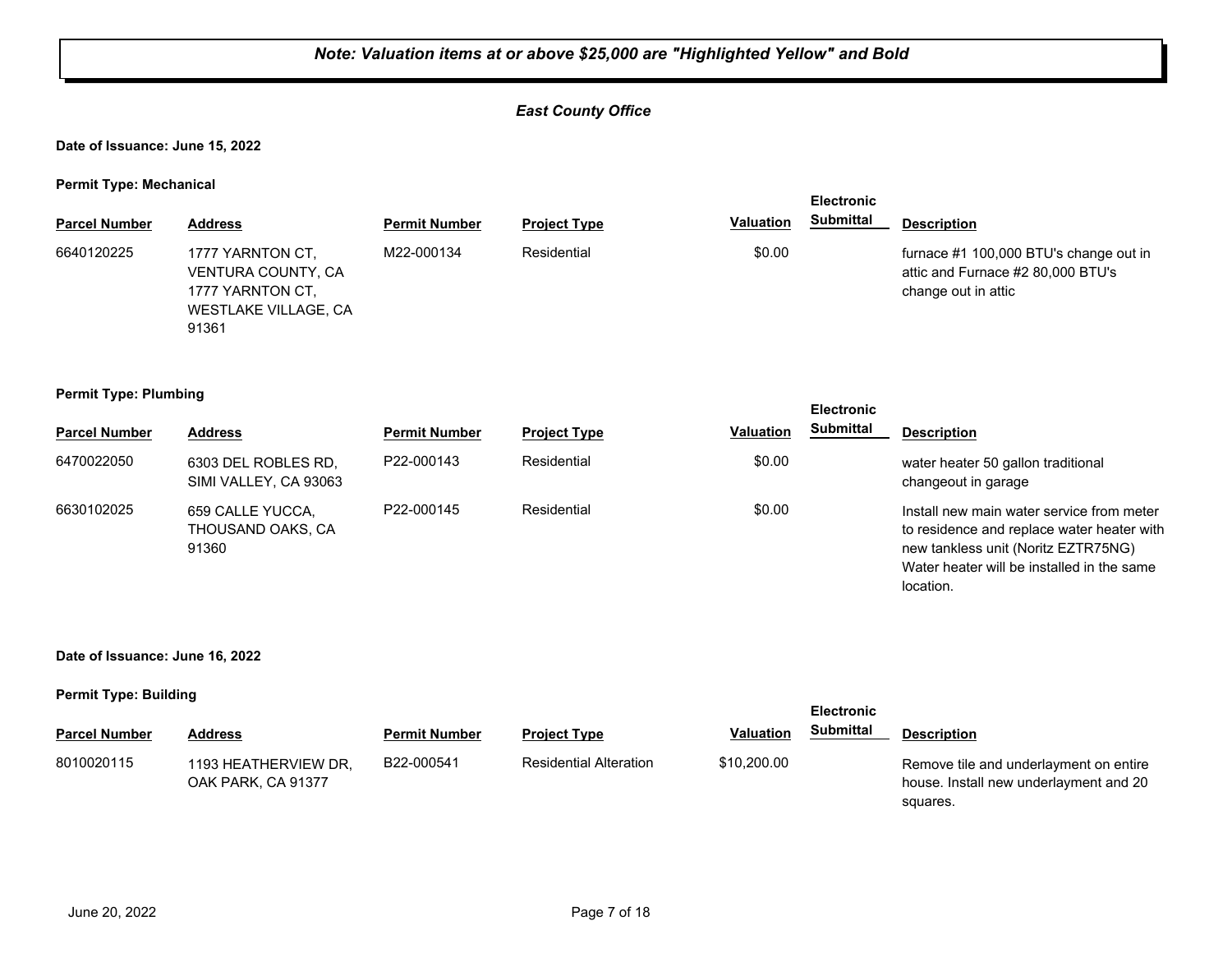|                                 |                                                                                              |                      | Note: Valuation items at or above \$25,000 are "Highlighted Yellow" and Bold |                  |                   |                                                                                 |
|---------------------------------|----------------------------------------------------------------------------------------------|----------------------|------------------------------------------------------------------------------|------------------|-------------------|---------------------------------------------------------------------------------|
|                                 |                                                                                              |                      | <b>East County Office</b>                                                    |                  |                   |                                                                                 |
| Date of Issuance: June 16, 2022 |                                                                                              |                      |                                                                              |                  |                   |                                                                                 |
| <b>Permit Type: Combo</b>       |                                                                                              |                      |                                                                              |                  | <b>Electronic</b> |                                                                                 |
| <b>Parcel Number</b>            | <b>Address</b>                                                                               | <b>Permit Number</b> | <b>Project Type</b>                                                          | <b>Valuation</b> | <b>Submittal</b>  | <b>Description</b>                                                              |
| 5160160635                      | 2707 N REDONDO AV.<br>CAMARILLO, CA 99999                                                    | C22-000526           | PoolSpa                                                                      | \$32,815.10      |                   | New Pool and Spa 576 SF using VC<br><b>County Standard Plans</b>                |
| <b>Permit Type: Electrical</b>  |                                                                                              |                      |                                                                              |                  | <b>Electronic</b> |                                                                                 |
| <b>Parcel Number</b>            | <b>Address</b>                                                                               | <b>Permit Number</b> | <b>Project Type</b>                                                          | <b>Valuation</b> | <b>Submittal</b>  | <b>Description</b>                                                              |
| 8500211215                      | 76 FLINTLOCK LN, BELL<br>CANYON, CA 99999<br>76 FLINTLOCK LN, WEST<br><b>HILLS, CA 91307</b> | E22-000333           | Residential                                                                  | \$0.00           |                   | Install new main panel 200 AMP panel<br>upgrade                                 |
| 8000372075                      | 5202 EVANWOOD AV,<br>OAK PARK, CA                                                            | E22-000541           | Residential                                                                  | \$0.00           | <b>Yes</b>        | Installation of roof mounted PV system<br>4.8 kW<br>1 back up battery; 13.5 kwh |
| 6450031040                      | 5727 OAK KNOLLS RD,<br>SIMI VALLEY, CA 93063                                                 | E22-000545           | Residential                                                                  | \$0.00           |                   | 200 amp panel electrical upgrade.                                               |

**Date of Issuance: June 17, 2022**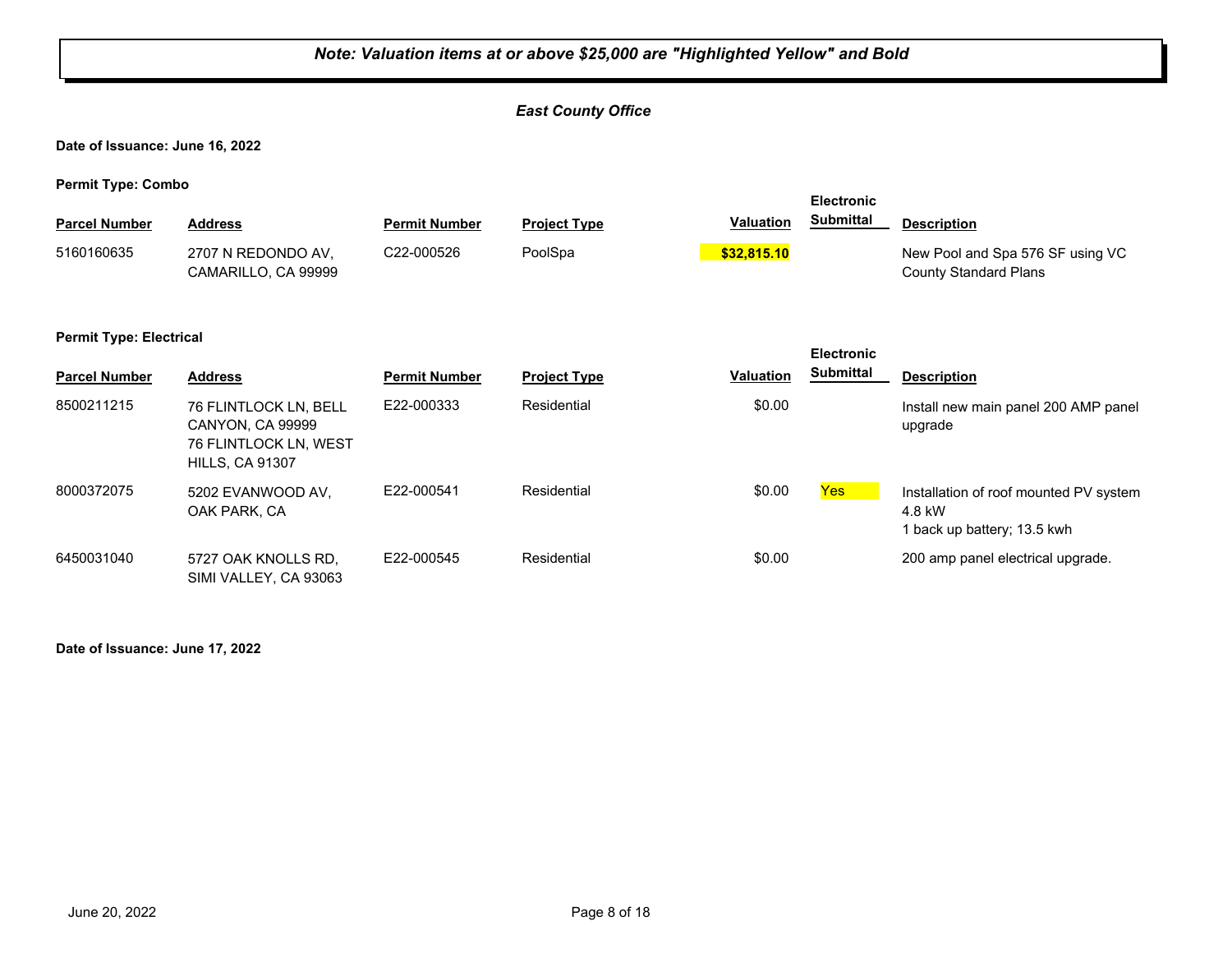#### *East County Office*

**Date of Issuance: June 17, 2022**

**Permit Type: Combo**

|                                |                                                  |                         |                     |                  | <b>Electronic</b> |                                                                                                                                 |
|--------------------------------|--------------------------------------------------|-------------------------|---------------------|------------------|-------------------|---------------------------------------------------------------------------------------------------------------------------------|
| <b>Parcel Number</b>           | <b>Address</b>                                   | <b>Permit Number</b>    | <b>Project Type</b> | <b>Valuation</b> | <b>Submittal</b>  | <b>Description</b>                                                                                                              |
| 6630111095                     | 756 CAMINO VALLES,<br>THOUSAND OAKS, CA<br>91360 | C22-000013              | PoolSpa             | \$60,000.00      | <b>Yes</b>        | New 756 SF Pool (SPA #6-2019)                                                                                                   |
| 8000221045                     | 6629 E SMOKETREE AV.<br>OAK PARK, CA             | C <sub>22</sub> -000660 | Residential         | \$3,804.00       |                   | Kitchen Remodel (120 SF) Electrical<br>system fee (120 SF), remodel to include<br>(1) Residential/Vent,<br>(3) Fixture or Trap. |
| <b>Permit Type: Electrical</b> |                                                  |                         |                     |                  | <b>Electronic</b> |                                                                                                                                 |
| <b>Parcel Number</b>           | <b>Address</b>                                   | <b>Permit Number</b>    | <b>Project Type</b> | <b>Valuation</b> | <b>Submittal</b>  | <b>Description</b>                                                                                                              |
| 6950031150                     | 110 W POTRERO RD.<br>WESTLAKE, CA                | E22-000549              | Residential         | \$0.00           |                   | Install Roof Mounted Photovoltaic System<br>2.31 kW grid tiered solar array                                                     |

**East County Office Valuation Subtotal: \$1,885,495.48**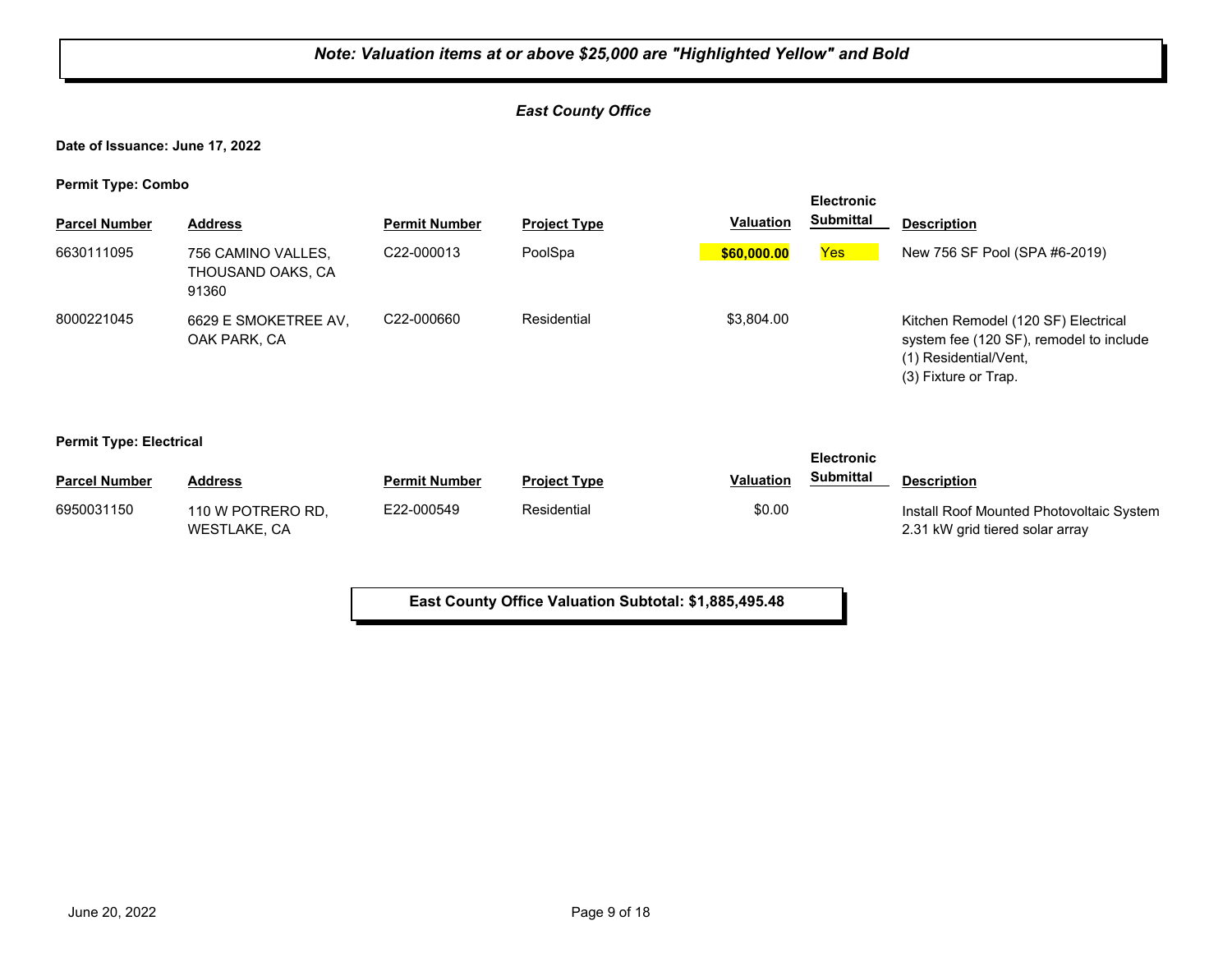#### *Note: Valuation items at or above \$25,000 are "Highlighted Yellow" and Bold West County Office* **Date of Issuance: June 13, 2022 Permit Type: Building Parcel Number Address <b>Permit Number Project Type Valuation Submittal Description Electronic Submittal** 1408 MC ANDREW RD, OJAI, CA B22-000521 Residential Alteration \$14,880.00 Reroof house, 4800 SF, remove existing and apply 1/2" plywood and comp shingles 0290120180 **Permit Type: Combo Parcel Number Address <b>Permit Number Project Type Valuation Submittal** Description **Electronic Submittal** 1090081115 1387 FAIRWAY DR, C22-000043 Residential <mark> \$190,302.80 Yes</mark> CAMARILLO, CA 93010 C22-000043 Residential **\$190,302.80** 900 sq. ft. Room addition, 1,712 sq. ft. interior remodel, 400 sq. ft. attached patio cover, upgrade existing electrical service to 200 AMPS, 458 sq. ft. of window replacement, 245 sq. ft. of exterior door replacement, 0610013160 465 SANTA ANA BL, C22-000635 Residential \$0.00 <mark>Yes</mark> OJAI, CA C22-000635 Residential **Residential Residential** \$0.00 **Yes** furance 25,000 btu changeout in living room **Permit Type: Electrical Parcel Number Address Permit Number Project Type Valuation Description Electronic Submittal** 0310094445 48 ROCKAWAY RD, OAK E22-000455 Residential \$0.00 <mark>Yes</mark> VIEW, CA 93022 48 ROCKAWAY RD, OJAI, E22-000455 Residential **Residential Residential** \$0.00 **Yes** Install roof mounted photovoltaic system 10.640 kW. Derate main breaker to 175a.

CA 99999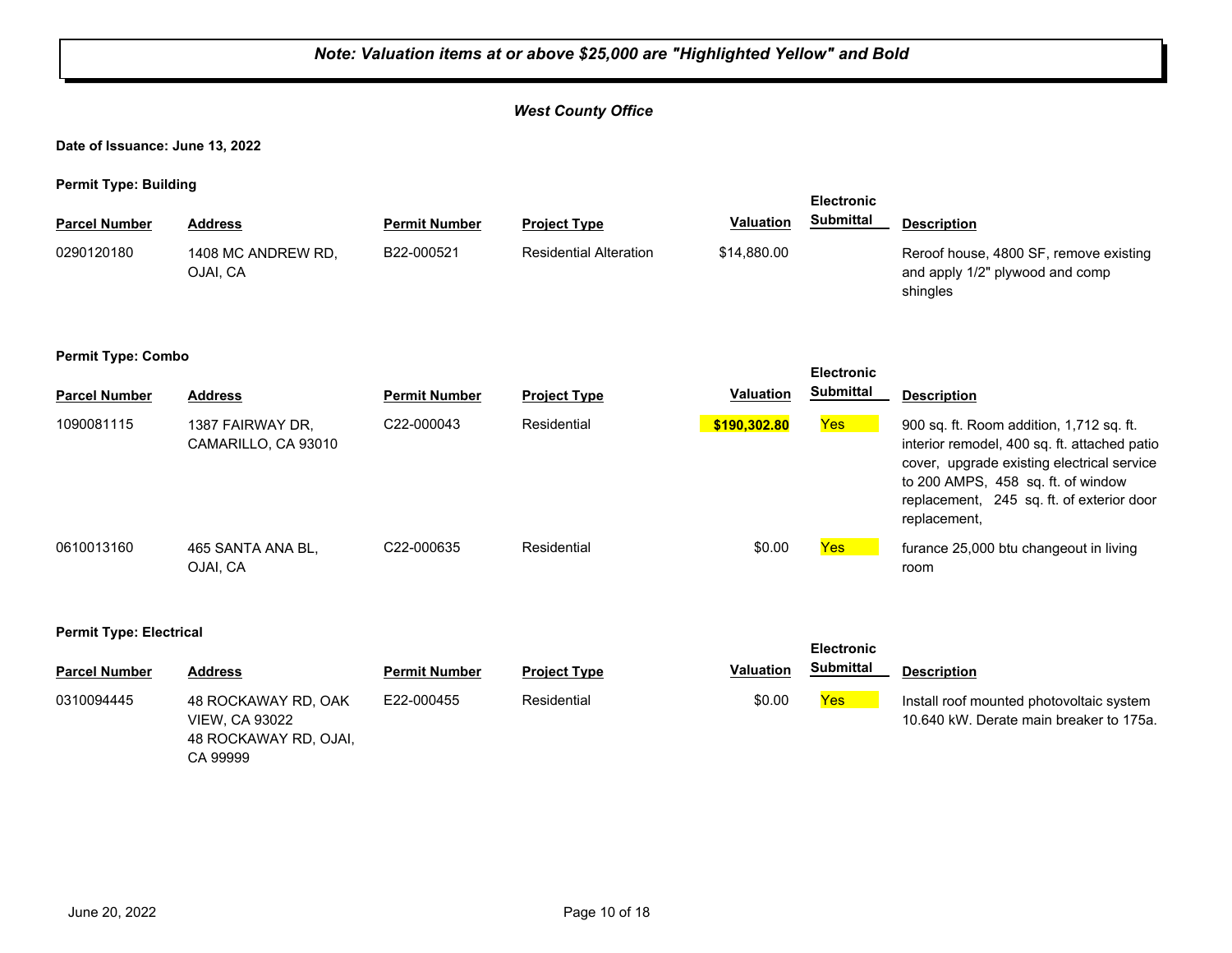#### *West County Office*

**Date of Issuance: June 13, 2022**

**Permit Type: Plumbing**

| $\cdots$             |                                |                      |                     |                  | <b>Electronic</b> |                                                    |
|----------------------|--------------------------------|----------------------|---------------------|------------------|-------------------|----------------------------------------------------|
| <b>Parcel Number</b> | Address                        | <b>Permit Number</b> | <b>Project Type</b> | <b>Valuation</b> | <b>Submittal</b>  | <b>Description</b>                                 |
| 0330440065           | 1021 SERENIDAD PL,<br>OJAI, CA | P22-000142           | Residential         | \$0.00           |                   | tankless water heater replacement same<br>location |

#### **Date of Issuance: June 14, 2022**

| <b>Permit Type: Combo</b> |  |
|---------------------------|--|
|---------------------------|--|

| <b>Parcel Number</b> | <b>Address</b>                                | <b>Permit Number</b> | <b>Project Type</b> | <b>Valuation</b> | <b>Electronic</b><br><b>Submittal</b> | <b>Description</b>                                                                                                                                                             |
|----------------------|-----------------------------------------------|----------------------|---------------------|------------------|---------------------------------------|--------------------------------------------------------------------------------------------------------------------------------------------------------------------------------|
| 2250011100           | 2400 E CHANNEL ISLAND<br>BL. OXNARD. CA 93033 | C22-000291           | Commercial          | \$19,219.70      | Yes                                   | Sprint/T-Mobile, modification to cell site<br>tower, remove existing equipment and<br>install (6) radios, (3) hybrid cables, (1)<br>cabinet, (1) battery cabinet, (1) RBS 6601 |
| 0830211030           | 5851 THILLE ST.<br>VENTURA, CA 99999          | C22-000466           | Commercial          | \$0.00           | Yes                                   | Ventura County- HCA- Replace two<br>existing package HVAC rooftop units with<br>new air handlers and heat pumps.                                                               |
| 2060171145           | 137 ANACAPA AV.<br>OXNARD, CA 99999           | C22-000594           | Residential         | \$0.00           |                                       | New installation of 24,000 BTU 2 ton wall<br>mounted unit in living room, condenser at<br>side yard                                                                            |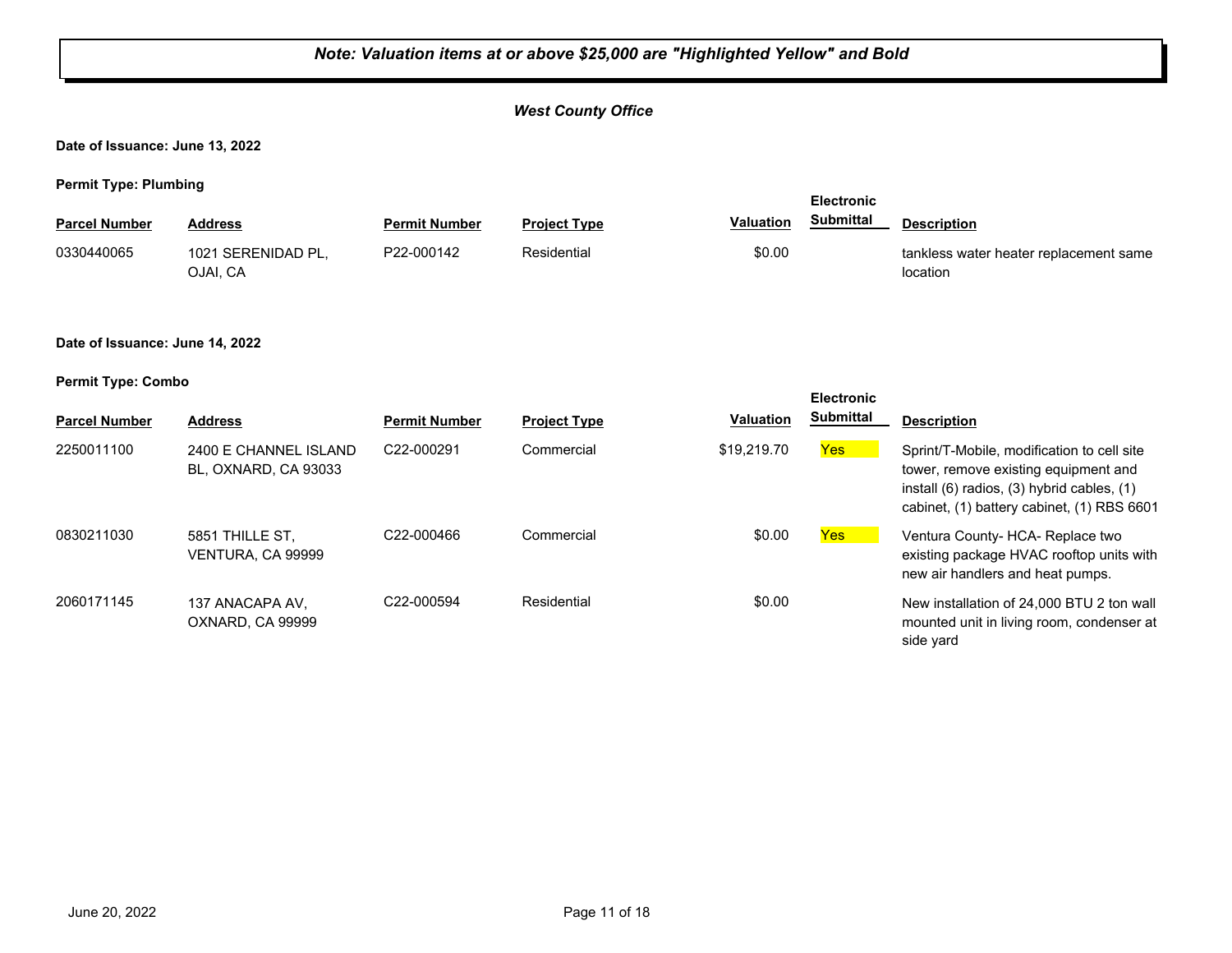#### *West County Office*

**Date of Issuance: June 14, 2022**

**Permit Type: Electrical**

|                      |                                      |                      |                     |                  | <b>Electronic</b> |                                                                 |
|----------------------|--------------------------------------|----------------------|---------------------|------------------|-------------------|-----------------------------------------------------------------|
| <b>Parcel Number</b> | <b>Address</b>                       | <b>Permit Number</b> | <b>Project Type</b> | <b>Valuation</b> | <b>Submittal</b>  | <b>Description</b>                                              |
| 2060315420           | 305 HIGHLAND DR,<br>OXNARD, CA 99999 | E22-000512           | Residential         | \$0.00           | Yes               | Main panel upgrade to 200 amp plus<br>underground conduit       |
| 0560223155           | 382 TEMESCAL ST, PIRU,<br>CА         | E22-000540           | Residential         | \$0.00           | Yes               | Installation of roof mounted PV system,<br>4.40KW and 10 panels |

#### **Permit Type: Plumbing**

| --                   |                                       |                      |                     | <b>Electronic</b><br><b>Submittal</b> |                                                                                                                   |
|----------------------|---------------------------------------|----------------------|---------------------|---------------------------------------|-------------------------------------------------------------------------------------------------------------------|
| <b>Parcel Number</b> | <b>Address</b>                        | <b>Permit Number</b> | <b>Project Type</b> | <b>Valuation</b>                      | <b>Description</b>                                                                                                |
| 1530010055           | 502 N LOOP DR,<br>CAMARILLO, CA 93010 | P22-000128           | Residential         | \$0.00                                | New gas line (approx. 100LF) to new<br>outdoor BBQ grill.<br>06/14/22: new gas line to fire pit (approx.<br>100LF |

**Date of Issuance: June 15, 2022**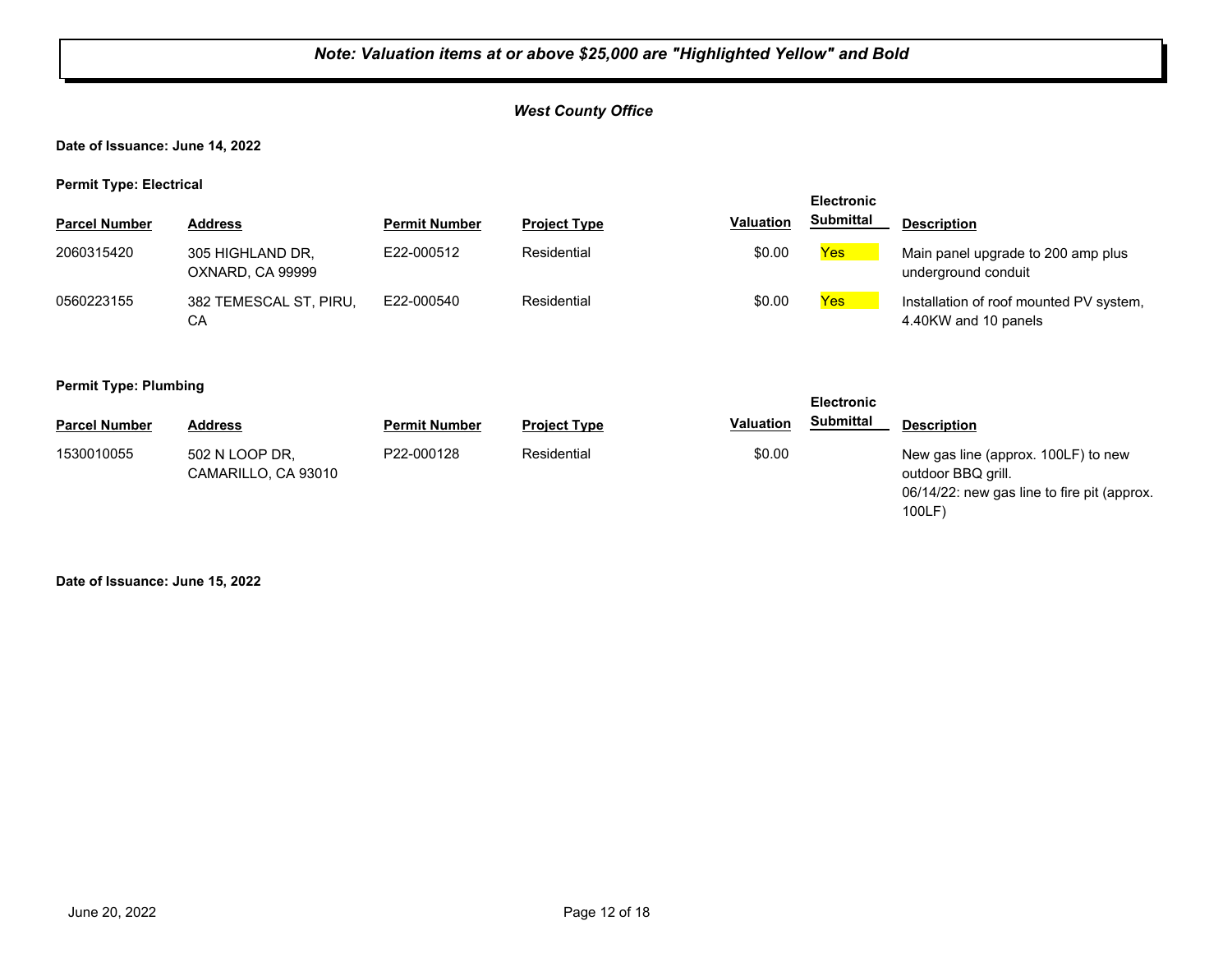#### *West County Office*

**Date of Issuance: June 15, 2022**

**Permit Type: Building**

|                      |                                             |                      |                               |                  | <b>Electronic</b> |                                                                                                                                                                        |
|----------------------|---------------------------------------------|----------------------|-------------------------------|------------------|-------------------|------------------------------------------------------------------------------------------------------------------------------------------------------------------------|
| <b>Parcel Number</b> | <b>Address</b>                              | <b>Permit Number</b> | <b>Project Type</b>           | <b>Valuation</b> | <b>Submittal</b>  | <b>Description</b>                                                                                                                                                     |
| 1520140405           | 251 VALLEY VISTA DR,<br>CAMARILLO, CA 93010 | B22-000074           | <b>Residential Alteration</b> | \$29,280.00      | <b>Yes</b>        | REMODEL OF AN EXISTING EXTERIOR<br>DECK (1200 SQ FT) & EXISTING DECK<br>COVER OF AN EXISTING, SINGLE<br>FAMILY RESIDENCE (ALL WORK ON<br>EXTERIOR)                     |
| 1530042185           | 931 TABOR CR,<br>CAMARILLO, CA              | B22-000532           | <b>Residential Alteration</b> | \$4,930.00       |                   | Reroof house and attached garage, 2900<br>SF, remove existing and apply comp<br>shingles                                                                               |
| 1440071225           | 413 SALEM AV, OXNARD,<br>CA                 | B22-000534           | Demo                          | \$0.00           |                   | permit to partially abate cv 22-0157<br>remove patio cover and half bathroom in<br>garage permit to expire 30 days from<br>permit issuance date                        |
| 0330432045           | 1954 W TIARA DR, OJAI,<br>CA                | B22-000535           | <b>Residential Alteration</b> | \$12,240.00      |                   | Reroof house, 2400 SF, remove existing<br>tile and install same weight tile,                                                                                           |
| 0630172105           | 124 HOLT ST, VENTURA,<br>CA                 | B22-000538           | <b>Residential Alteration</b> | \$3,310.00       |                   | remove existing roof replace 30 sq ft of<br>sheathing. Install new 30 year<br>composition shingles 1500sqft on<br>residence and torch down on detached<br>garage 400sf |

June 20, 2022 **Page 13 of 18**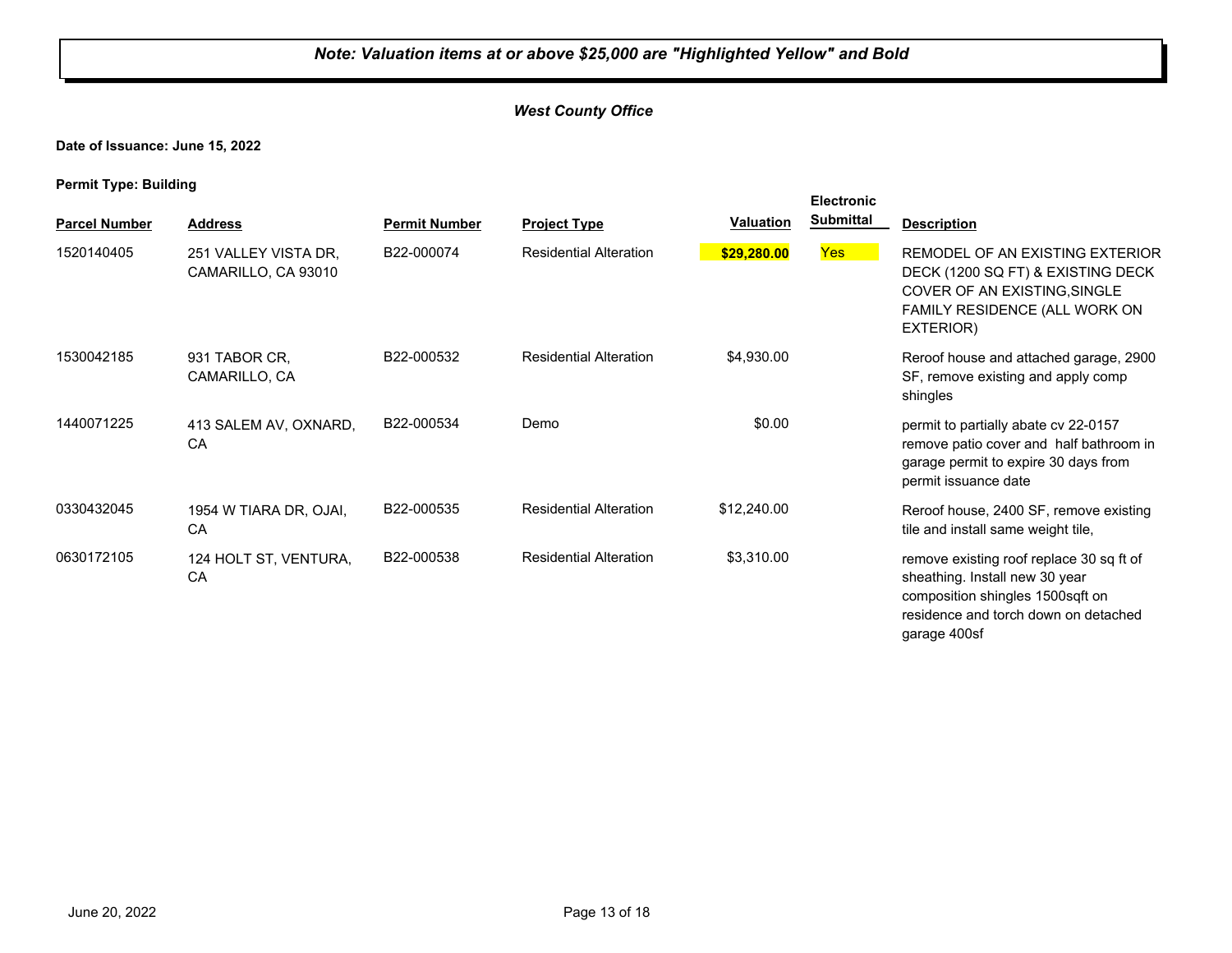#### *West County Office*

**Date of Issuance: June 15, 2022**

**Permit Type: Combo**

|                      |                                            |                         |                     |                  | <b>Electronic</b> |                                                                                                                |
|----------------------|--------------------------------------------|-------------------------|---------------------|------------------|-------------------|----------------------------------------------------------------------------------------------------------------|
| <b>Parcel Number</b> | <b>Address</b>                             | <b>Permit Number</b>    | <b>Project Type</b> | <b>Valuation</b> | <b>Submittal</b>  | <b>Description</b>                                                                                             |
| 0610012160           | 63 VALLEY RD, OAK<br><b>VIEW, CA 93022</b> | C <sub>21</sub> -000502 | <b>NSFR</b>         | \$70,770.00      | Yes               | Conversion of an existing 700SF<br>garage/workshop to an Accessory<br>dwelling unit.                           |
| 1440071225           | 413 SALEM AV, OXNARD,<br>CA                | C22-000647              | Residential         | \$0.00           | Yes               | permit to partially abate CV22-0157<br>legalize electrical panel, water heater<br>installation and wall heater |
| 1440071225           | 413 SALEM AV, OXNARD,<br>CА                | C22-000648              | Residential         | \$8.474.40       | Yes               | ATF permit for the conversion of master<br>bedroom into jr ADU of 312sf permit to<br>partially abate CV22-0157 |

#### **Permit Type: Electrical**

|                      |                                    |                      |                     |                  | <b>Electronic</b> |                                                                                                                 |
|----------------------|------------------------------------|----------------------|---------------------|------------------|-------------------|-----------------------------------------------------------------------------------------------------------------|
| <b>Parcel Number</b> | <b>Address</b>                     | <b>Permit Number</b> | <b>Project Type</b> | <b>Valuation</b> | <b>Submittal</b>  | <b>Description</b>                                                                                              |
| 0290010725           | 1438 SHIPPEE LN, OJAI,<br>CA 99999 | E22-000480           | Residential         | \$0.00           | Yes               | Adding 1 battery 16.0 kW to existing<br>photo voltaic system.<br>I sub panel                                    |
| 7000130105           | 9601 WELLS RD,<br>MALIBU, CA 90265 | E22-000543           | Residential         | \$0.00           |                   | 5.4kw Roof mounted solar photovoltaic<br>svstem<br>15 panels flush mounted to roof with 10 k<br>battery back up |

**Date of Issuance: June 16, 2022**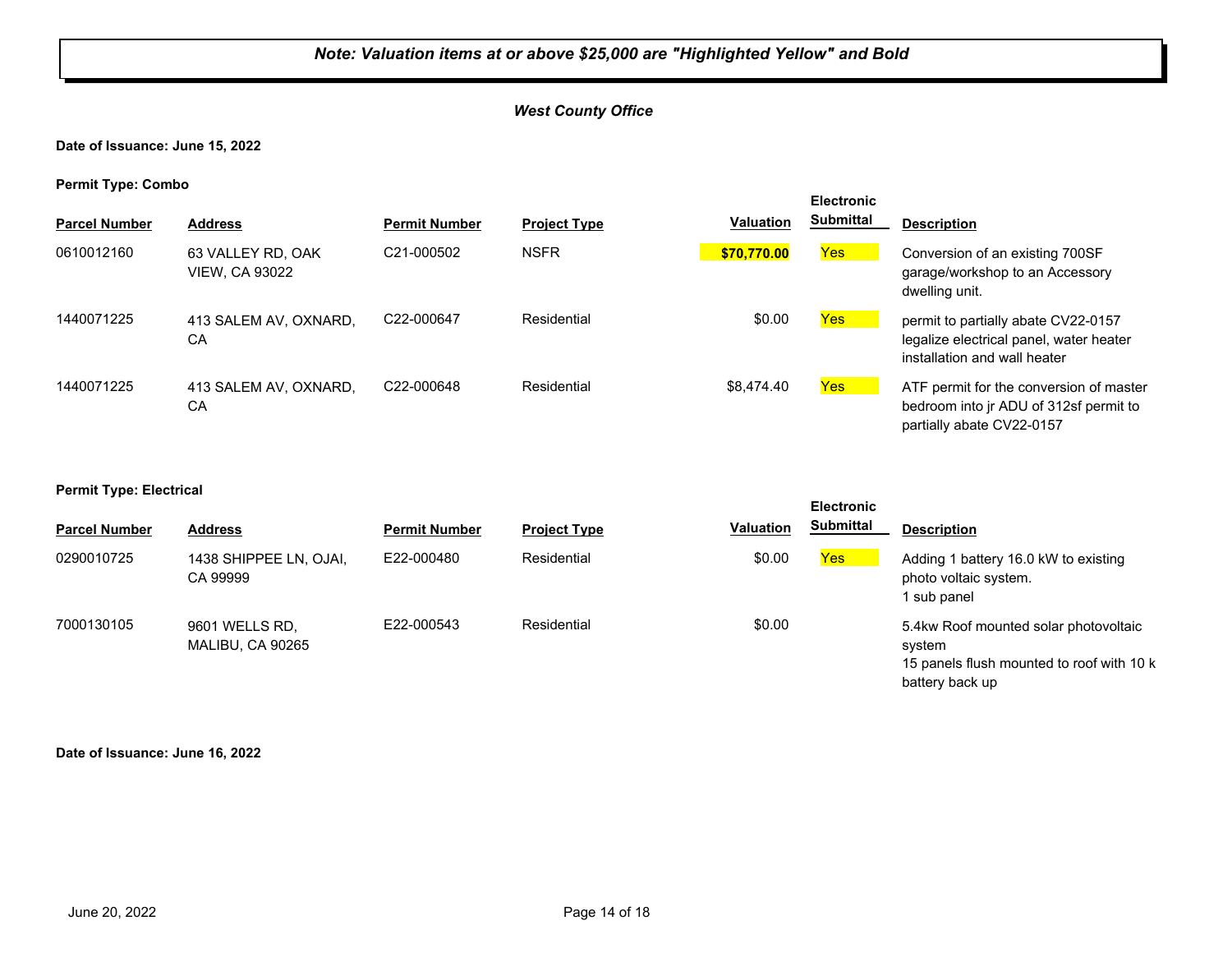#### *West County Office*

**Date of Issuance: June 16, 2022**

**Permit Type: Building**

|                      |                                         |                      |                               |                  | <b>Electronic</b> |                                                                             |
|----------------------|-----------------------------------------|----------------------|-------------------------------|------------------|-------------------|-----------------------------------------------------------------------------|
| <b>Parcel Number</b> | <b>Address</b>                          | <b>Permit Number</b> | <b>Project Type</b>           | <b>Valuation</b> | <b>Submittal</b>  | <b>Description</b>                                                          |
| 0190070050           | 602 DEL NORTE RD,<br>OJAI. CA           | B22-000539           | <b>Residential Alteration</b> | \$15,840,00      | <b>Yes</b>        | Re roof with over house and garage using<br>standing seam metal. 4600 sq ft |
| 0630094085           | 5108 PRIMROSE DR,<br><b>VENTURA, CA</b> | B22-000542           | <b>Residential Alteration</b> | \$4,590.00       |                   | Re roof over house and attached garage<br>using comp shingles. 2700 sq ft   |

#### **Permit Type: Combo**

|                      |                                                                      |                         |                     |                  | <b>Electronic</b> |                                                                                                                 |
|----------------------|----------------------------------------------------------------------|-------------------------|---------------------|------------------|-------------------|-----------------------------------------------------------------------------------------------------------------|
| <b>Parcel Number</b> | <b>Address</b>                                                       | <b>Permit Number</b>    | <b>Project Type</b> | <b>Valuation</b> | <b>Submittal</b>  | <b>Description</b>                                                                                              |
| 1630020270           | 6833 WORTH WY.<br>CAMARILLO, CA 93012                                | C <sub>21</sub> -001416 | <b>NMH</b>          | \$19,202.40      | Yes               | Installation of Manufactured Home, 1778<br>SF (See B19-1211, removal of existing<br>MH)                         |
| 0180221285           | 884 ROMANO DR, OJAI,<br>CA 93023<br>886 ROMANO DR, OJAI,<br>CA 93023 | C22-000141              | <b>NSFR</b>         | \$18,292.30      | Yes               | New 496SF ADU created within the<br>existing space from the SFD. New<br>skylight, change out windows and doors. |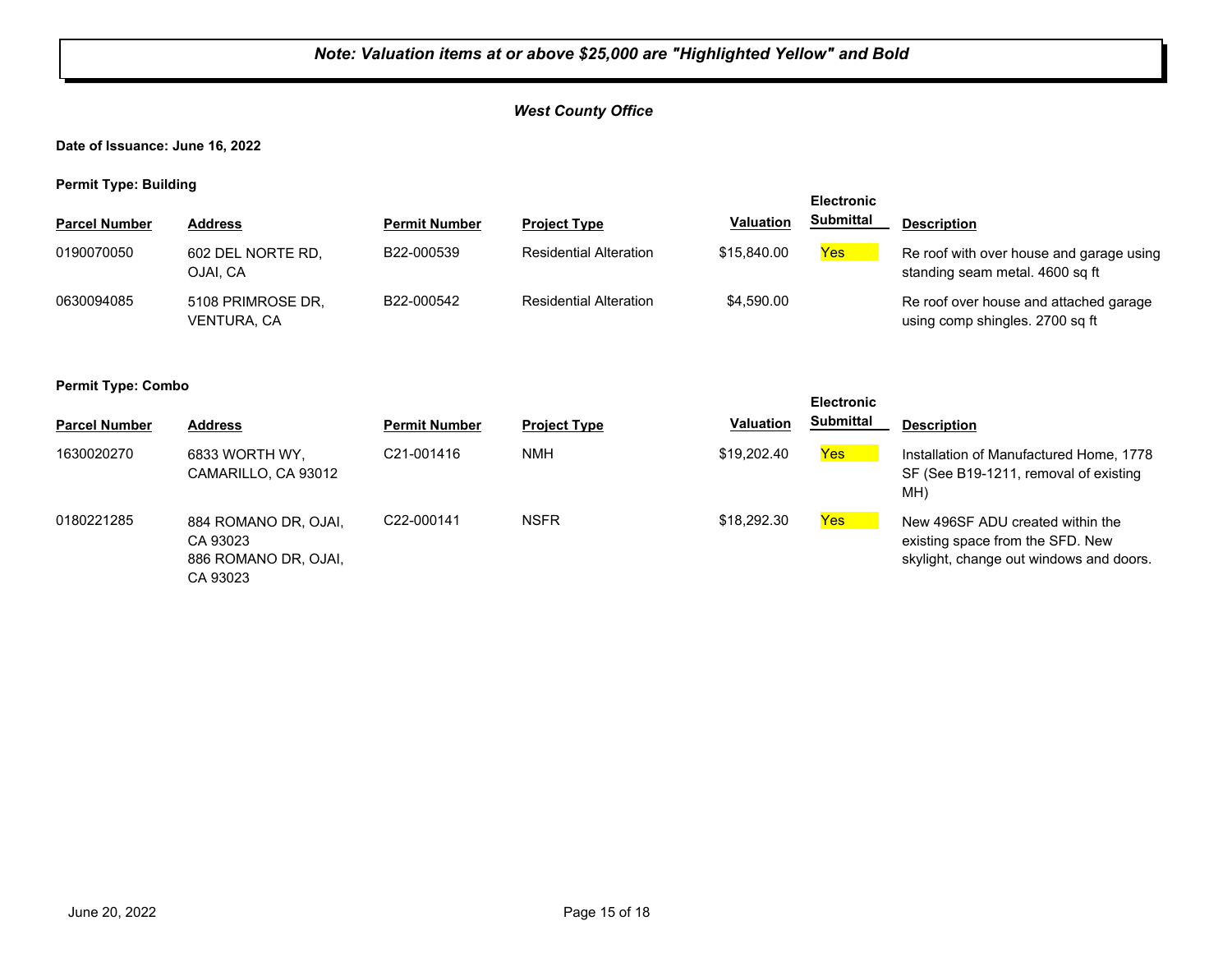#### *West County Office*

#### **Date of Issuance: June 16, 2022**

#### **Permit Type: Electrical**

| <b>Parcel Number</b> | <b>Address</b>                                                               | <b>Permit Number</b> | <b>Project Type</b> | <b>Valuation</b> | <b>Electronic</b><br><b>Submittal</b> | <b>Description</b>                                                                      |
|----------------------|------------------------------------------------------------------------------|----------------------|---------------------|------------------|---------------------------------------|-----------------------------------------------------------------------------------------|
| 1090263025           | 622 DESEO AV,<br>CAMARILLO, CA 93010<br>622 DESEO AV.<br>CAMARILLO, CA 99999 | E22-000395           | Residential         | \$0.00           | Yes                                   | 1 battery back up system                                                                |
| 0320176045           | 90 W WILLEY ST. OJAI.<br>CA 99999                                            | E22-000441           | Residential         | \$0.00           | Yes                                   | Installation of roof mounted PV system,<br>7.20 KW, 20 panels and (1) battery<br>backup |
| 1090292165           | 1010 GARRIDO CT.<br>CAMARILLO, CA 99999                                      | E22-000454           | Residential         | \$0.00           | Yes                                   | Installation of (2) tesla powerwalls                                                    |
| 0460196060           | 1045 S VENTURA ST,<br>FILLMORE, CA 93015                                     | E22-000544           | Residential         | \$0.00           |                                       | Electrical service panel upgrade 200 amps                                               |

#### **Date of Issuance: June 17, 2022**

|                      |                                  |                      |                               |                  | <b>Electronic</b> |                                                                                      |
|----------------------|----------------------------------|----------------------|-------------------------------|------------------|-------------------|--------------------------------------------------------------------------------------|
| <b>Parcel Number</b> | Address                          | <b>Permit Number</b> | <b>Project Type</b>           | <b>Valuation</b> | <b>Submittal</b>  | <b>Description</b>                                                                   |
| 0340193125           | 575 E THOMAS ST, OJAI,<br>CA     | B22-000529           | <b>Residential Alteration</b> | \$4.760.00       | <b>Yes</b>        | Re roof using comp shingles over house<br>and garage. 2800 sq ft                     |
| 0300030455           | 12772 TREE RANCH RD,<br>OJAI, CA | B22-000544           | Demo                          | \$0.00           |                   | Demolition of unpermitted 384 sq. ft. barn<br>- refer to $CV20-0195 - 30$ Day permit |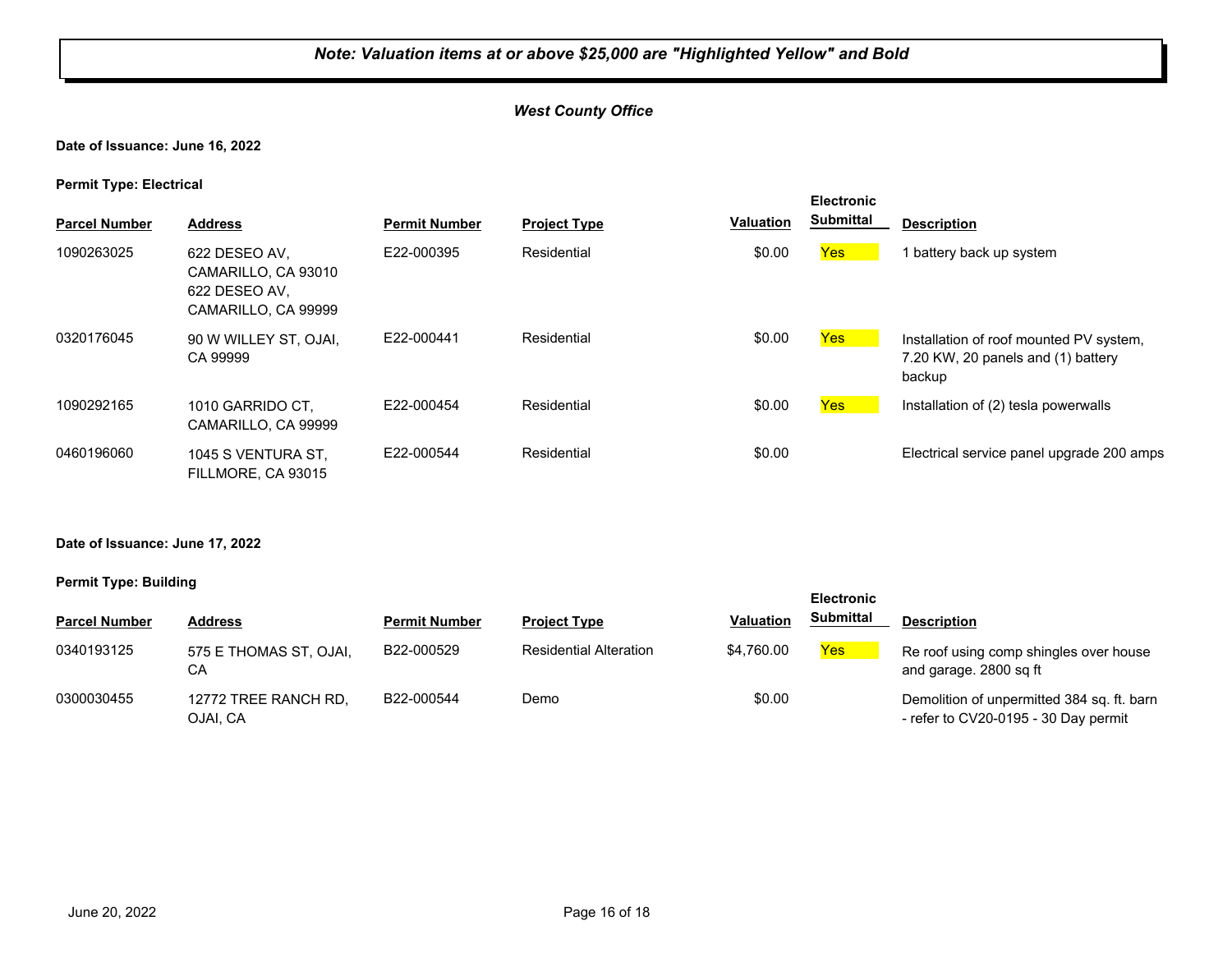#### *West County Office*

**Date of Issuance: June 17, 2022**

**Permit Type: Combo**

| - -                  |                                      |                         |                     |                  | <b>Electronic</b> |                                                                                                                                                                                                                         |
|----------------------|--------------------------------------|-------------------------|---------------------|------------------|-------------------|-------------------------------------------------------------------------------------------------------------------------------------------------------------------------------------------------------------------------|
| <b>Parcel Number</b> | <b>Address</b>                       | <b>Permit Number</b>    | <b>Project Type</b> | <b>Valuation</b> | <b>Submittal</b>  | <b>Description</b>                                                                                                                                                                                                      |
| 1530062015           | 810 LEMON DR.<br>CAMARILLO, CA 93010 | C <sub>21</sub> -001506 | <b>NSFR</b>         | \$178,359,70     | <b>Yes</b>        | Demo 540 sq. ft. sunroom, Construct<br>1,151 sq. ft. 2-story attached accessory<br>dwelling unit, 721 sq. ft. porch, 109 sq. ft.<br>of covered decks and add 13 sq. ft. to<br>closet to existing residence, New Address |

#### **Permit Type: Electrical**

|                      |                                         |                      |                     |           | <b>Electronic</b> |                                                                |
|----------------------|-----------------------------------------|----------------------|---------------------|-----------|-------------------|----------------------------------------------------------------|
| <b>Parcel Number</b> | <b>Address</b>                          | <b>Permit Number</b> | <b>Project Type</b> | Valuation | <b>Submittal</b>  | <b>Description</b>                                             |
| 0610201100           | 8656 N VENTURA AV,<br>VENTURA, CA 93001 | E22-000115           | Residential         | \$0.00    |                   | New panel upgrade to 200 amps. 1 sub<br>panel                  |
| 1510091025           | 23 NATALIE WY.<br>CAMARILLO, CA         | E22-000531           | Residential         | \$0.00    | <b>Yes</b>        | Install roof mounted PV system: 8.8 kW                         |
| 0460010335           | 1498 OLD TELEGRAPH<br>RD, FILLMORE, CA  | E22-000536           | Residential         | \$0.00    |                   | Electrical service panel upgrade, 200<br>amps and rewire house |
| 1510120485           | 383 MESA DR,<br>CAMARILLO, CA 93010     | E22-000548           | Residential         | \$0.00    | <b>Yes</b>        | Roof mounted PV system 6.4kW                                   |

**West County Office Valuation Subtotal: \$594,451.30**

**Total Unincorporated Weekly Valuation: \$2,479,946.78**